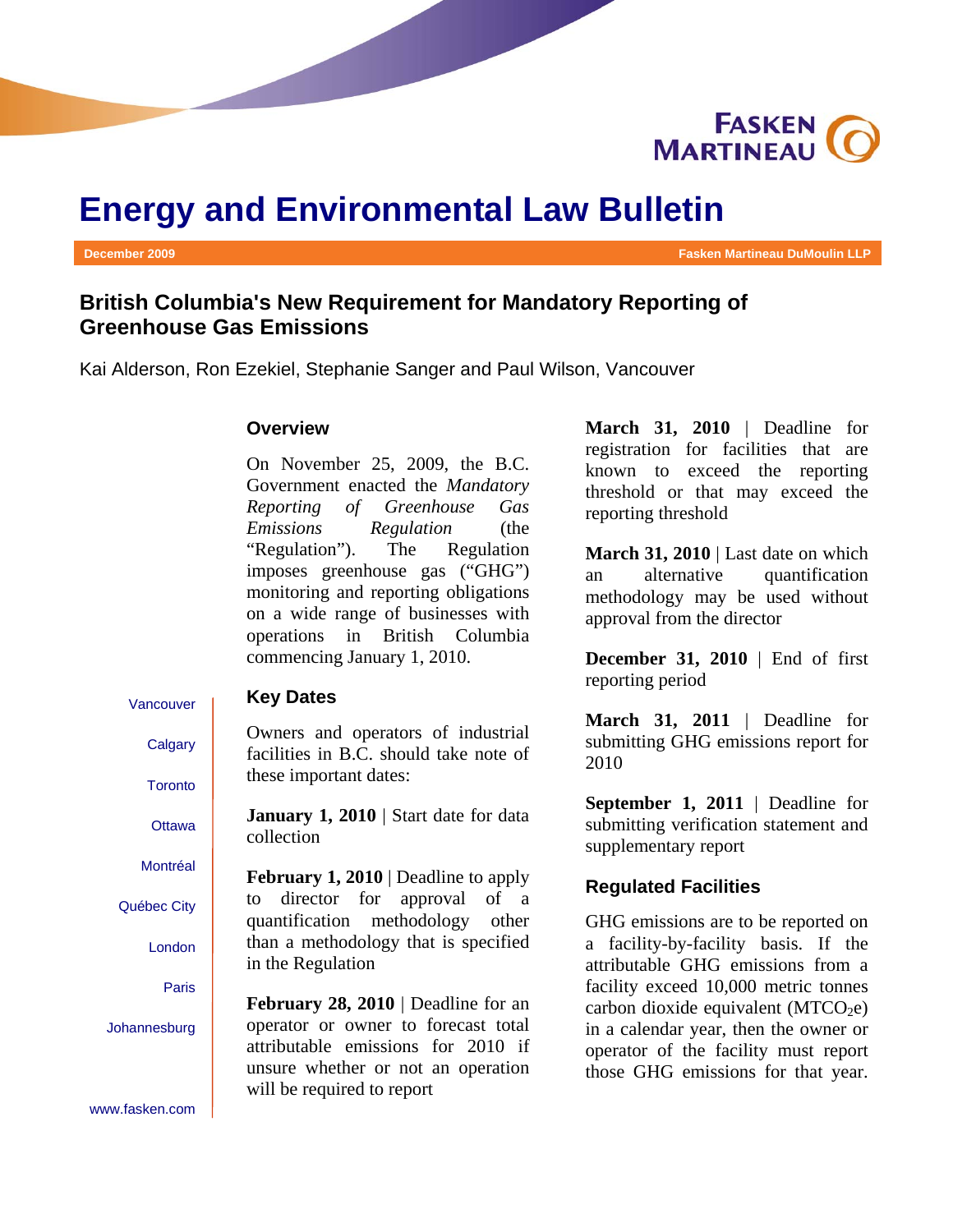## **Industries Likely to be Affected**

Facilities include industrial operations that are located on a single site. The Regulation also sets out special reporting provisions for linear operations, such as transmission lines or pipelines. All of the GHG emissions from a facility must be aggregated to determine the total GHG emissions attributable to the facility.

Under the Regulation, the term "facility" has a broad meaning. It includes buildings, structures, stationary items and equipment that are: (i) located or used primarily on a single site or on sites that are contiguous or adjacent to one another; (ii) managed or controlled by the same person; and (iii) function as a single integrated site. The term "facility" also includes wastewater collection and treatment systems that treat wastewater from a facility, wherever located. Under the Regulation, mobile, off-road equipment that operate as a part of an integrated site comprise part of that facility.

<span id="page-1-0"></span>

| Agriculture     | Manufacturing     |
|-----------------|-------------------|
| Base metals     | Metals production |
| Cement and lime | Mining            |
| Chemicals       | Natural gas       |
| Coal            | Oil and gas       |
| Electricity     | Pipelines         |
| Petrochemicals  | Pulp and paper    |
| Waste water     | Wood products     |

# **Registration and Reporting Requirements**

An owner or operator's reporting requirements in respect of a facility depend on the amount of GHG emissions attributable to that facility in each reporting year, as well as that facility's annual GHG emissions between the years 2006 to 2009.

| <b>Annual Emissions<sup>1</sup></b><br>(tonnes $CO2e$ ) | <b>Reporting Requirements</b>                                                                         |
|---------------------------------------------------------|-------------------------------------------------------------------------------------------------------|
| May reach 10 000                                        | - Registration requirement                                                                            |
| 10 000 or more                                          | - Annual reporting of GHG<br>emissions to director<br>- Report in subsequent years                    |
|                                                         | unless below threshold for 3<br>consecutive years or meet other<br>conditions                         |
|                                                         | - Quantify GHG emissions<br>attributable to the operation for<br>each year from 2006 to 2009          |
| 20 000 in any year<br>between 2006 to 2009              | - Report emissions for each year<br>that meet this threshold (include<br>with first emissions report) |
| 25 000                                                  | - Annual reporting of GHG<br>emissions to director                                                    |
|                                                         | - Verification requirements                                                                           |

l

<sup>&</sup>lt;sup>1</sup> This annual GHG emissions threshold does not include MTCO<sub>2</sub>e from wood biomass or the wood biomass component of mixed fuels.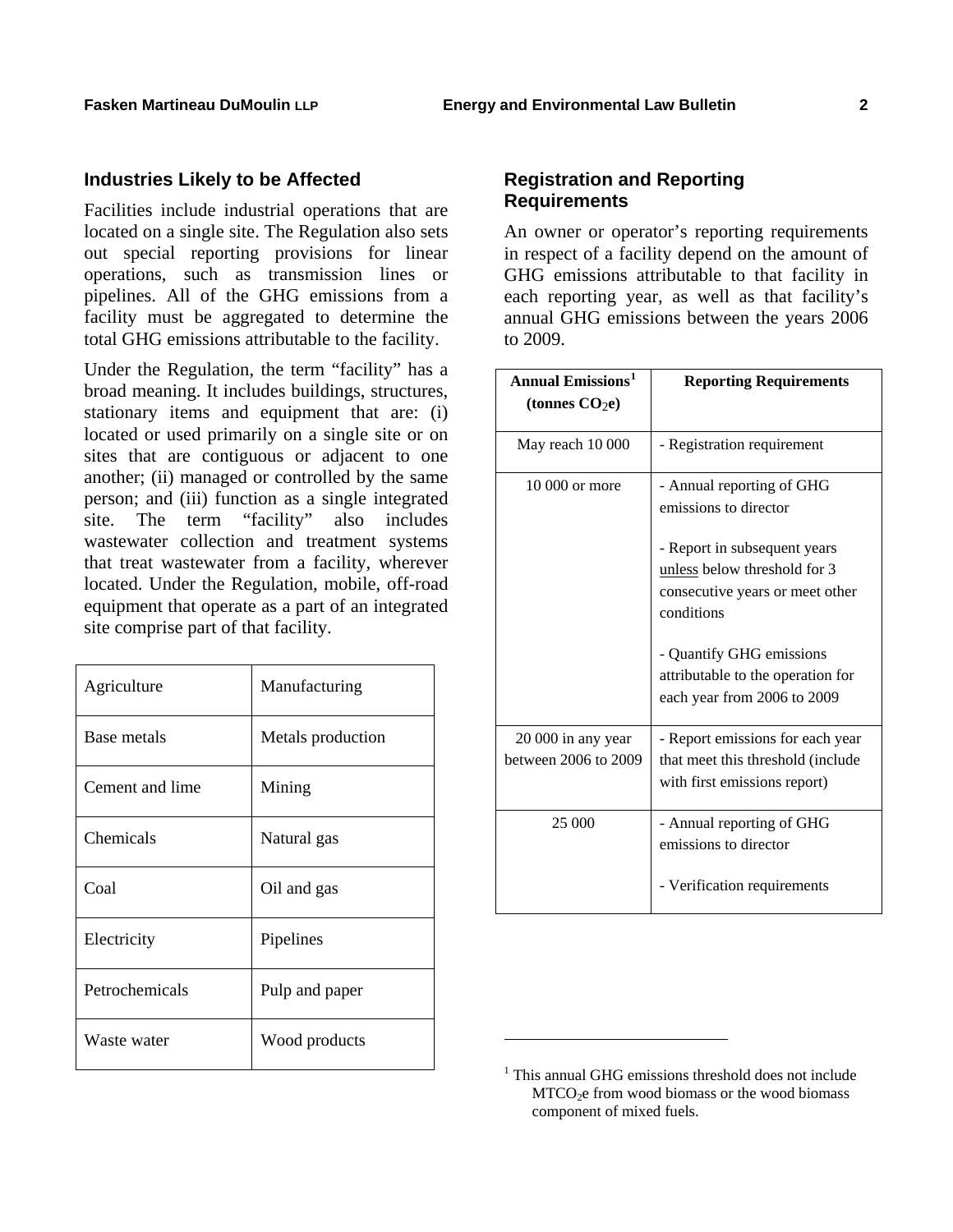### **Quantification and Data Management**

The Ministry has stated that it expects the measurement and reporting of GHG emissions to be on par with the standard of financial record-keeping and reporting.

Owners and operators must determine early what sources of GHG emissions at regulated facilities are required to be measured and reported. GHG emissions are only deemed to be "attributable" to a facility if such emissions result from activities and sources that are expressly set out in the Regulation.

The approved methodologies for determining the amount of GHG emissions attributable to each regulated source or activity at a facility are set out in the *Reporting Regulation Methodology Manual*, as amended from time to time $^2$  $^2$ 

Owners and operators of industrial facilities must put systems in place to track all of the data required to determine GHG emissions attributable to prescribed sources and activities at that facility. The reporting operation must also put in place adequate data-management and data-retention procedures to ensure that all data used to calculate the GHG emissions are verifiable.

#### **Third Party Verification**

Owners and operators of facilities with annual GHG emissions equal to or greater than 25, 000  $MTCO<sub>2</sub>e$  (not including  $CO<sub>2</sub>$  from woody biomass) must submit a verification statement prepared by an accredited third-party verifier in

accordance with Ministry guidelines for each annual report of GHG emissions.<sup>[3](#page-2-0)</sup>

From 2012, such a verification report must be submitted together with the GHG emissions report. For 2010 and 2011, owners and operators may submit a verification report on or before September 1 of the year in which the applicable report is submitted.

#### **Conclusion**

The Regulation impacts owners and operators of hundreds of industrial facilities in British Columbia, making them responsible for monitoring and reporting GHG emissions to standards on par with financial reporting.

For more information on the subject of this bulletin, please contact the authors:

**Kai Alderson**  *604 631 3222 [kalderson@fasken.com](mailto:kalderson@fasken.com)*

**Ron Ezekiel**  *604 631 4708 [rezekiel@fasken.com](mailto:rezekiel@fasken.com)*

#### **Stephanie Sanger**  *604 631 4810*

*[ssanger@fasken.com](mailto:ssanger@fasken.com)*

**Paul Wilson** 

*604 631 4748 [pwilson@fasken.com](mailto:pwilson@fasken.com)*

l

l

<span id="page-2-0"></span> $2$  See

[http://www.env.gov.bc.ca/epd/codes/ggrcta/pdf/meth](http://www.env.gov.bc.ca/epd/codes/ggrcta/pdf/methodology-manual.pdf) [odology-manual.pdf](http://www.env.gov.bc.ca/epd/codes/ggrcta/pdf/methodology-manual.pdf).

<sup>3</sup> See

[http://www.env.gov.bc.ca/epd/codes/ggrcta/pdf/verifi](http://www.env.gov.bc.ca/epd/codes/ggrcta/pdf/verification-manual.pdf.) [cation-manual.pdf.](http://www.env.gov.bc.ca/epd/codes/ggrcta/pdf/verification-manual.pdf.)